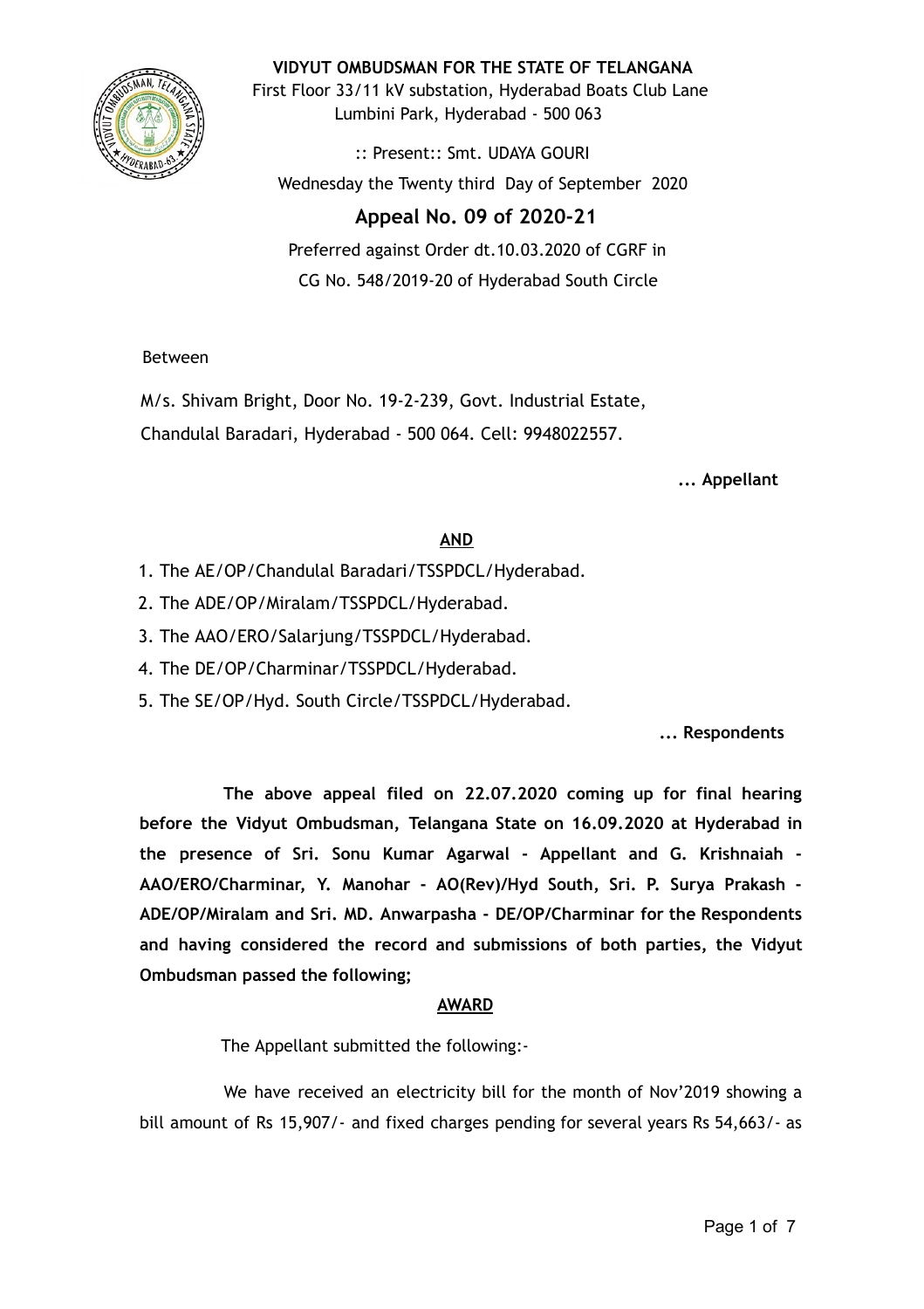arrears. We have never used more than the contracted load i.e. 25 HP in the past several years.

You can verify our bill records for the past several years for your ready reference. Since last 3 years the industry is not running properly due to market uncertainty and we have gone for a hearing at consumer forum CG No.548/2019-20/Hyderabad, South Circle (CGRF-II) on 13.02.2020 in that they have given a credit Rs 1498/- JE No.3395 dt.29.02.2020 and consumer has to pay for 36 months i.e. for the period from November'2016 to November'2019 for excess contracted load of 10 HP for which we have never used. We have received the order copy on 27.05.2020 due to Government lockdown.

#### **2. Written submissions of the Respondents**

The Respondents through the Respondent No.2, ADE/OP/Miralam Sub Division submitted their written submissions stating as follows:-

As per the report of the AE/OP/Chandulal Baradari on SC No. M3-9680 under Category III, pertains to M/s. Shivam Brights at D.No.12-2-239/AIE, Chandulal Baradari in CH-Baradari Section of Mir Alam SubDivision in Charminar Division, regarding fixed charges raised in the month of Nov'2019. The service has been inspected by DPE wing on 13.02.2009 and it was found that consumer has connected load of 35 HP against Sanctioned load of 25HP. The Development Charges case has been booked for additional 10 HP of Rs 20,000/- and the consumer has paid the total case amount with two instalments i.e. Rs 6000/- on 29.10.2016 and remaining Rs 14,000/- on 17.11.2016 but load has not been released in ERO after paying the case amount.

As per the case registered in CGRF, the service has been re-inspected on 07.01.2020 along with AE/OP/Chandulal Baradari and found that the present connected load is 35 HP. The fixed charges are raised from the date of inspection as per the above order for the additional load of 10 HP as agreed by the consumer and paid the DC and SD charges as above.

The above consumer has approached to CGRF-2 with final hearing on 13.02.2020 and Hon'ble Chairperson has issued order on 17.03.2020 to revise the bill by calculating fixed charges for 3 years only.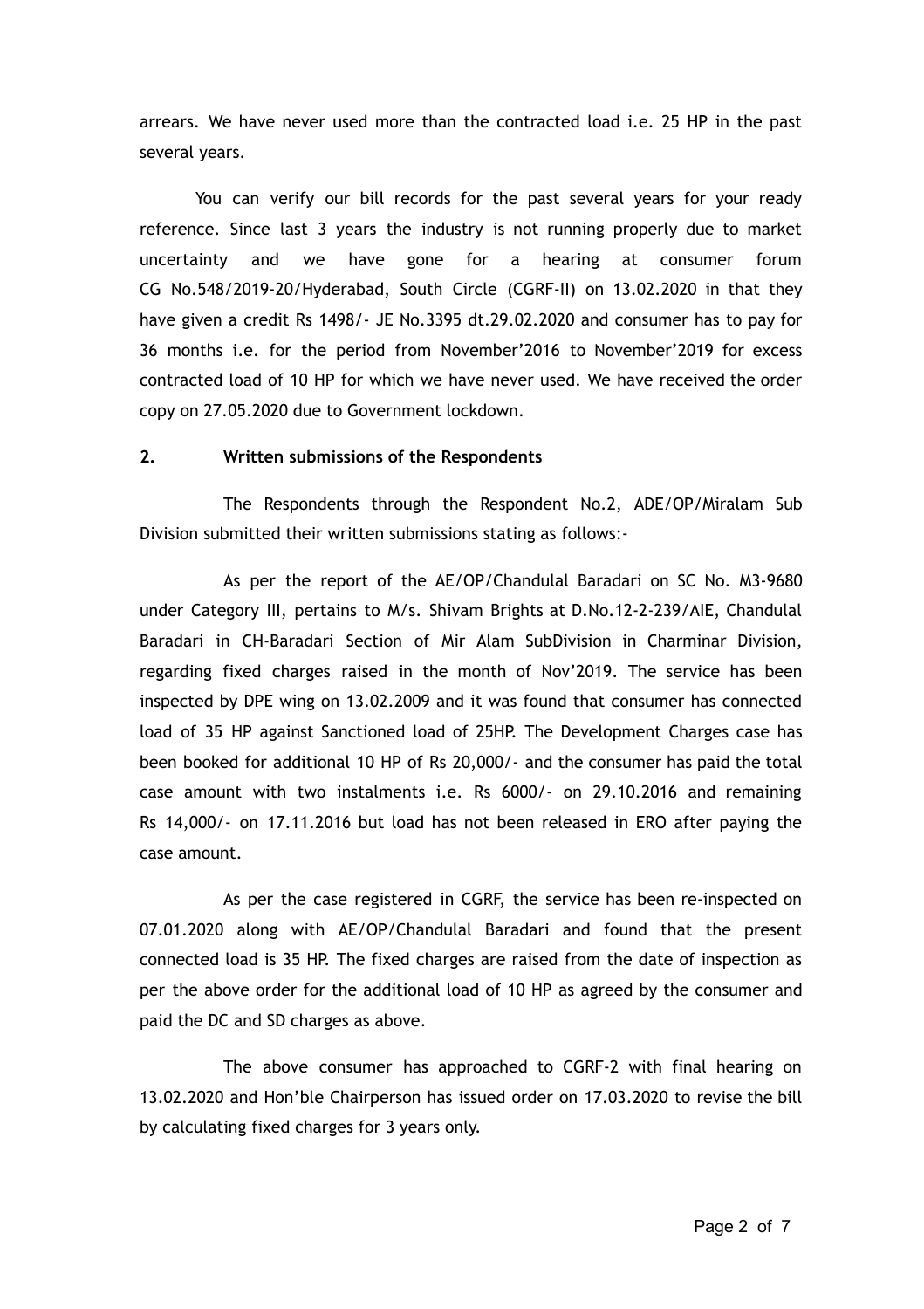Later CGM Revenue has issued order to collect the shortfall fixed charges for the entire period as there is no Provision/Rule/Clause/Condition either in GTCS or in Regulation/Tariff Orders approved by the TSERC to restrict the back billing to only 3 years period.

Hence it is humbly requested to drop the case and issue the suitable orders please.

**3.** The Hon'ble CGRF has also issued orders in other cases and a clarification sought on implementation of Hon'ble CGRF orders and it was requested to arrange to issue necessary instructions for implementation of the Hon'ble CGRF orders. The clarification is as follows:-

"To collect fixed charges against unauthorised loads regularised on receipt of 100% of case amount i.e. DEV and SD for the entire period from the date of inspection of service and booked a case for additional load to date of regularisation of load and also to file the Writ Petition before the Hon'ble High Court against the CGRF orders."

The decision for exemption/limiting the shortfall period to 3 years for collection of shortfall fixed charges will lead to disincentive to the consumer, who have paid these 100% case amount in time and whose unauthorised excess loads are regularised intim in EBS, as they have been paid the applicable fixed charges from the date of Regularisation of excess load in EBS and they have also paid non-refundable Development charges and Security Deposit for the un-authorised loads.

## **4. Rejoinder of the Appellant**

We have never used the contracted load more than 25 HP in the past several years so you can verify our old bills record. We have received an electricity bill for the month of November'2019 showing bill amount of Rs 15,907/- and fixed charges pending for several years Rs 54663/- as arrears. In 2012 they have added additional security deposit and development charges in our bill amount, If we have not paid the bill they said they will disconnected our service hence we have to pay the bill forcibly that time after that they have kept the case pending for several years and not released the extra 10 HP additional load till November'2019 and suddenly they have released the additional contracted load in November'2019 without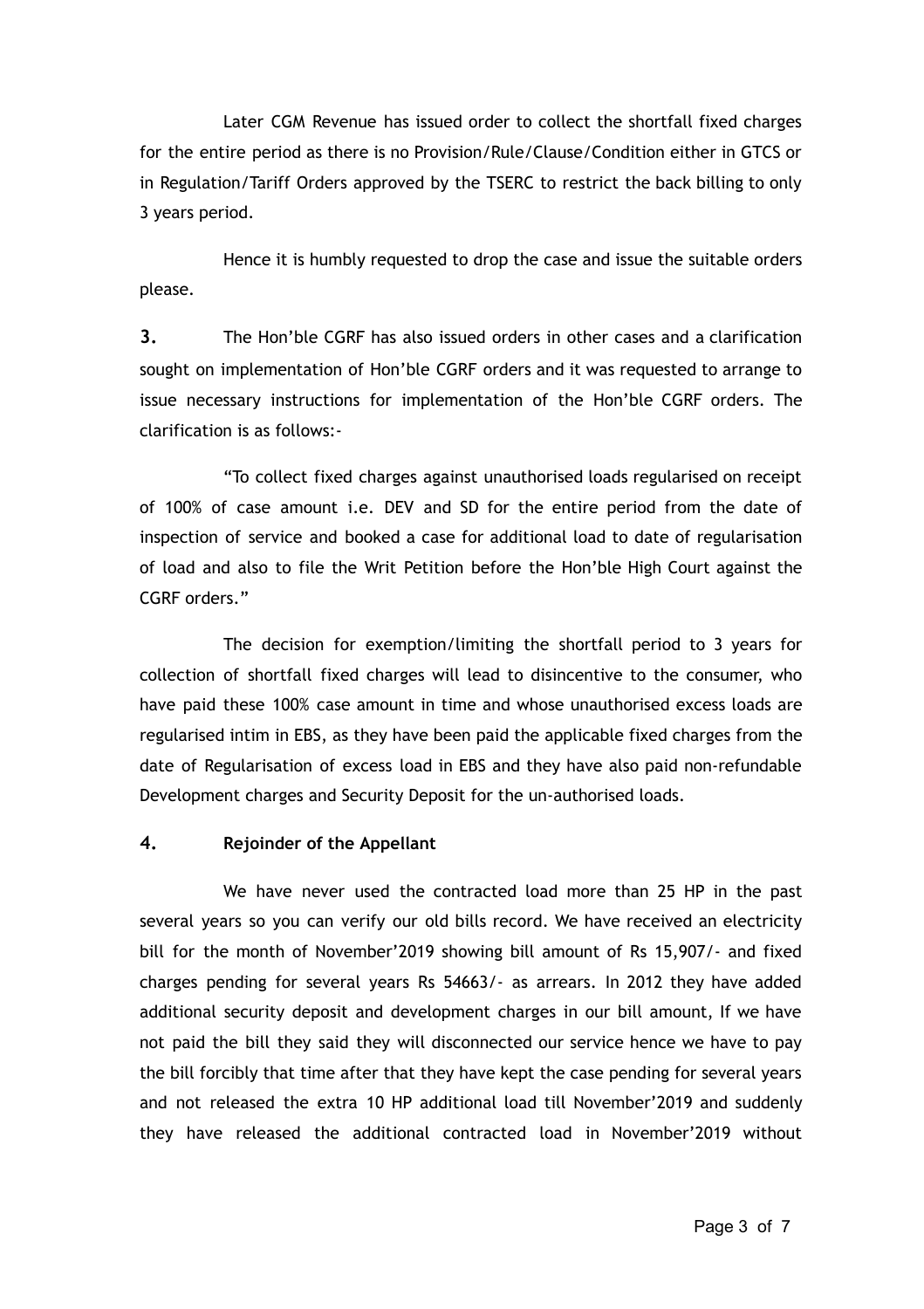informing to the consumer and they laid fixed charges for past several years amount to Rs 54663/- which we have never used and the department never released the extra 10HP contracted load upto November'2019.

So we have gone for the Appeal to the CGRF-II Court on December'2019. The Hon'ble Chairperson has issued an order on 17.03.2020 to revise the bill by calculating fixed charges for only 3 years.

Once again your good selves are requested to kindly arrange to waive off the above extra CMD for contracted load which we have never used and department never released till November'2019 kindly help us being a small scale industry which is struggling to survival from the present market position since last several years due to market uncertainty.

### **Heard both sides.**

#### **Issues**

**5.** In the face of the said contentions by both sides the following issues are framed:-

- 1. Is the fixed charges levied by the Respondents is in line with the statutory provisions?
- 2. To what relief?

### **Issue No.1**

**6.** M/s. Shivam Bright of Category-3A situated at Door No. 19-2-239, Govt. Industrial Estate, Chandulal Baradari, Hyderabad bearing SC No.M3009680 pleaded for withdrawal of Fixed Charges issued for Rs.54,663/- levied in the month of November 2019 to the SC No.M3009680 of Category-III.

That they have received an electricity bill for the month of November 2019 showing the bill amount of Rs. 15,907/-and fixed charges pending several years Rs. 54,663/- as arrears. They have never used the contracted load of 25 HP or more in the past several years since last 3 to 4 years the industry is not working properly due to market uncertainty. Hence he requested to waive off the fixed charges for excess contracted load charges at an early date.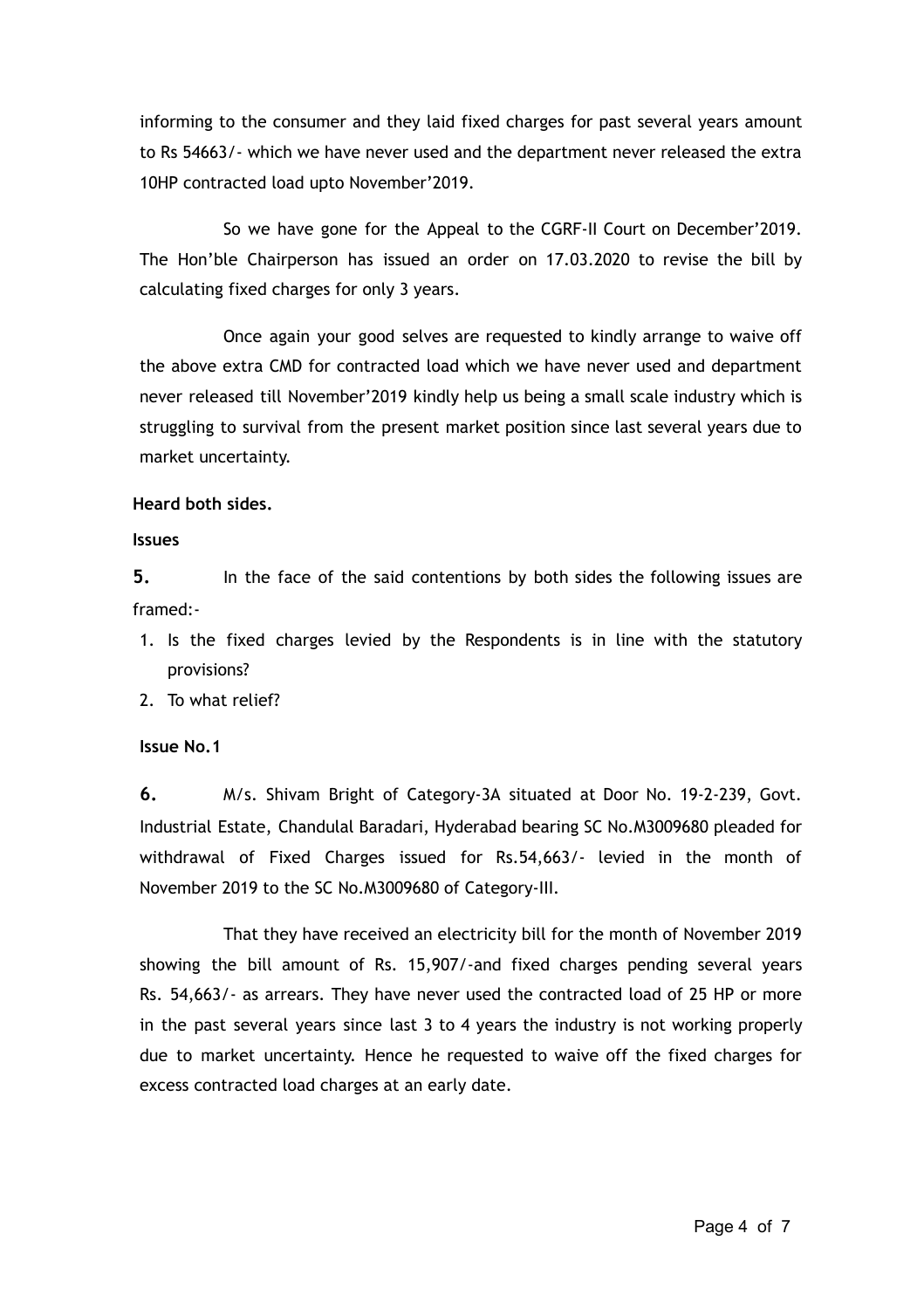**7.** The Respondent No.3 (AAO/ERO/Salarjung) filed written submissions stating that the Developmental charges case was booked for service No.M3009680 vide case No.DPE/HYS/SD01/645/09 on 13.02.2009 for utilizing additional load of 10 HP than the actual contracted load of 35 HP for Rs.20,000/- (Developmental Charges Rs.15,000/- and Security Deposit Rs.5,000/-). And the consumer has paid the total development charges case amount of Rs.20,000/- in installments vide PR Number: 87077170219, date:17-11-2016, 87077170228, date:17-11-2016 & PR No. 87433290256, dated:29-10-2016. In December, 2019 the load was enhanced from 25 HP to 35 HP as per Final Assessment Order. Due to which auto generated debit JE for Rs.54,663/- (Rupees Fifty Four Thousand Six Hundred and Sixty Three only) towards fixed charges was raised as per the department rules in the month of December 2019 for additional load of 10 HP from the date of case booking i.e., from February 2009 to November 2019 which was un billed charges in the monthly bills. The fixed charges were revised. If approved a sum of Rs.1,498/- may be credited to CC bill. The remaining balance amount has to be paid by the Consumer.

| <b>Tariff</b><br><b>Start</b><br>Date | <b>Tariff End Date</b> | No. of Months | Rate  | Load | Charges |
|---------------------------------------|------------------------|---------------|-------|------|---------|
| 01.04.2009                            | 31.03.2011             | 24            | 37    | 10   | 8880    |
| 01.04.2011                            | 31.03.2013             | 24            | 50    | 10   | 12000   |
| 01.04.2013                            | 31.03.2015             | 24            | 37.5  | 10   | 9000    |
| 01.04.2015                            | 30.06.2016             | 15            | 39.75 | 10   | 5962.5  |
| 01.07.2016                            | 30.11.2019             | 41            | 45    | 10   | 18450   |
| <b>Total</b>                          |                        | 129           |       |      | 54,663  |

The details of Fixed charges levied are given below:-

**8.** A perusal of the events shows that soon after the receipt of payments towards the additional load of 10 HP, the Respondents should have regularised the load, the present dispute would not have been raised. There is negligence over not regularising the load in time from the Respondents. Coming to the issue of whether levy of fixed charges is in line with the statute or not. The excess load of 10 HP was detected on 13.02.2009, subsequently demand notice was issued for regularising the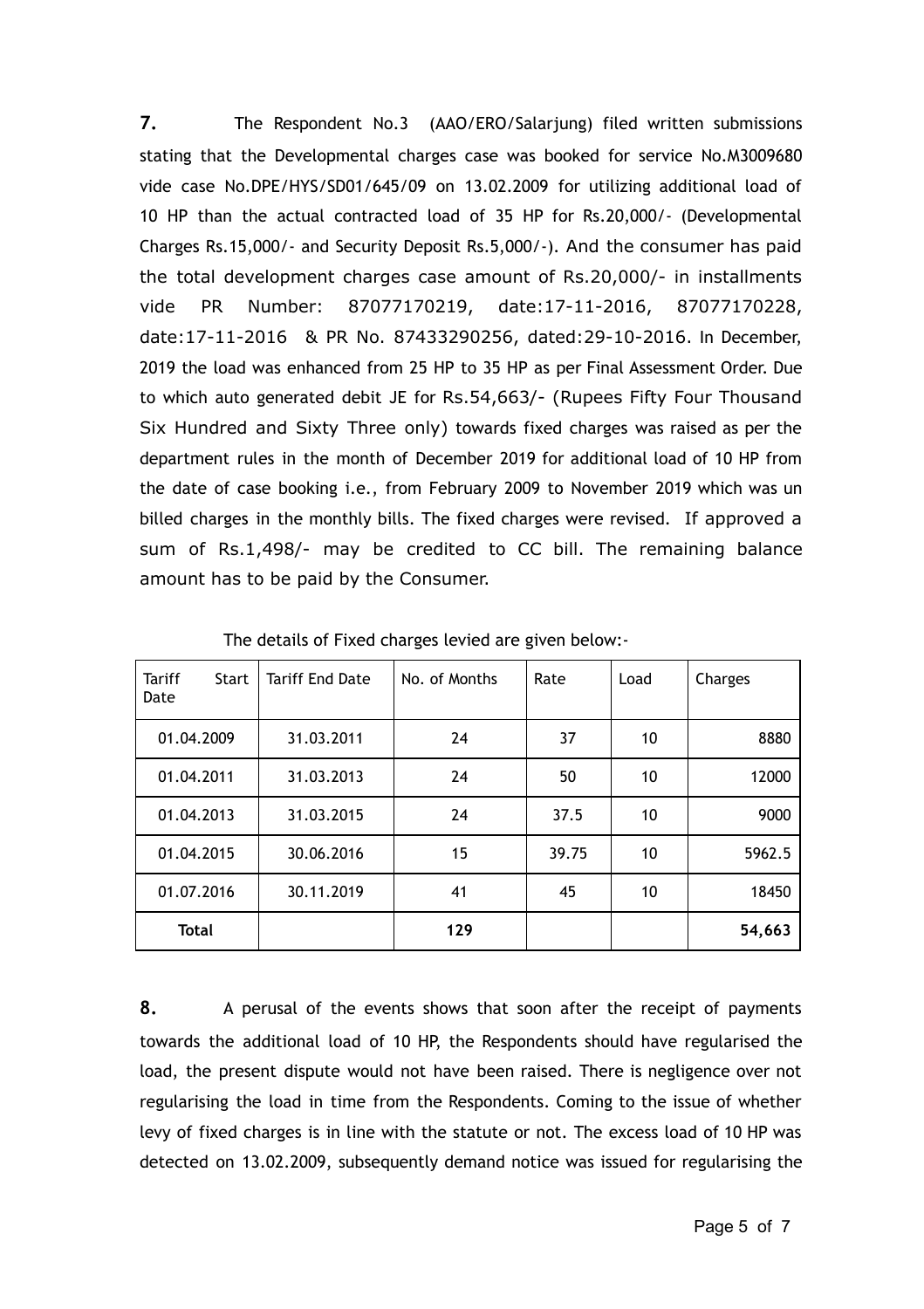load, the Appellant opposed the detected load. The Appellant paid the amount of Rs 20,000/- as on 17.11.2016, but the load was regularised on Nov'2019 for the reasons not known. The DE/OP/Charminar issued Final Assessment order on dt.02.03.2020 confirming the total connected load of 35 HP. The Tariff Orders issued by the Hon'ble Commission mandates payment of Fixed Charges corresponding to the contracted load of the consumer. The non regularisation load led to the shortfall of the fixed charges to the extent of 10 HP load. The irregularity was observed by Respondents in the month of Nov'2019 and an amount of Rs 54,663/- was raised for the period from Feb'2009 to Nov'2019 but without giving any notice to the Appellant.

The amount so raised was again revised and an amount of Rs 1,498/- was credited to the Appellant's account vide J.E.No.3395 in the month of February' 2020.

The CGRF in CG No.548/2019-20/Hyderabad South Circle disposed of the said appeal directing the Respondents to limit the fixed charges upto 3 years only. Notwithstanding the above relaxation, the Appellant preferred present Appeal to withdraw the total amount.

**9.** The Appellant relied on the fact that he has not consumed the contracted load more than 25 HP in the past history, that they have forcibly paid the demanded amount of Rs 20,000/- consequent to disconnection. Usually the tariff rates for the subject category is two part tariff i.e. energy charges against the consumed units and fixed charges against the contracted/connected load. Though the past history did not show the maximum demand to the extent more than 25 HP, the tariff rates towards fixed charges is levied corresponding to the connected load/contracted load, there is no relation to the consumed units, which are in general billed as energy charges.

But in view of the fact that on the re-inspection conducted by AE/OP/Ch. Baradari on 01.07.2020, again the same total load more than 35HP, precisely 36.5 HP was found to be connected, there is not much to be added on the issue. There is a shortfall in the levy of fixed charges from the date of inspection against the additional load of 10 HP. The fixed charges are liable to be paid corresponding to the contracted load as mandated by the Tariff Orders. The Appellant has not given any valid reasons on what grounds the Fixed charges are to be withdrawn. The Appeal of the Appellant to withdraw total fixed charges is not tenable. Hence, this issue is decided against the Appellant.